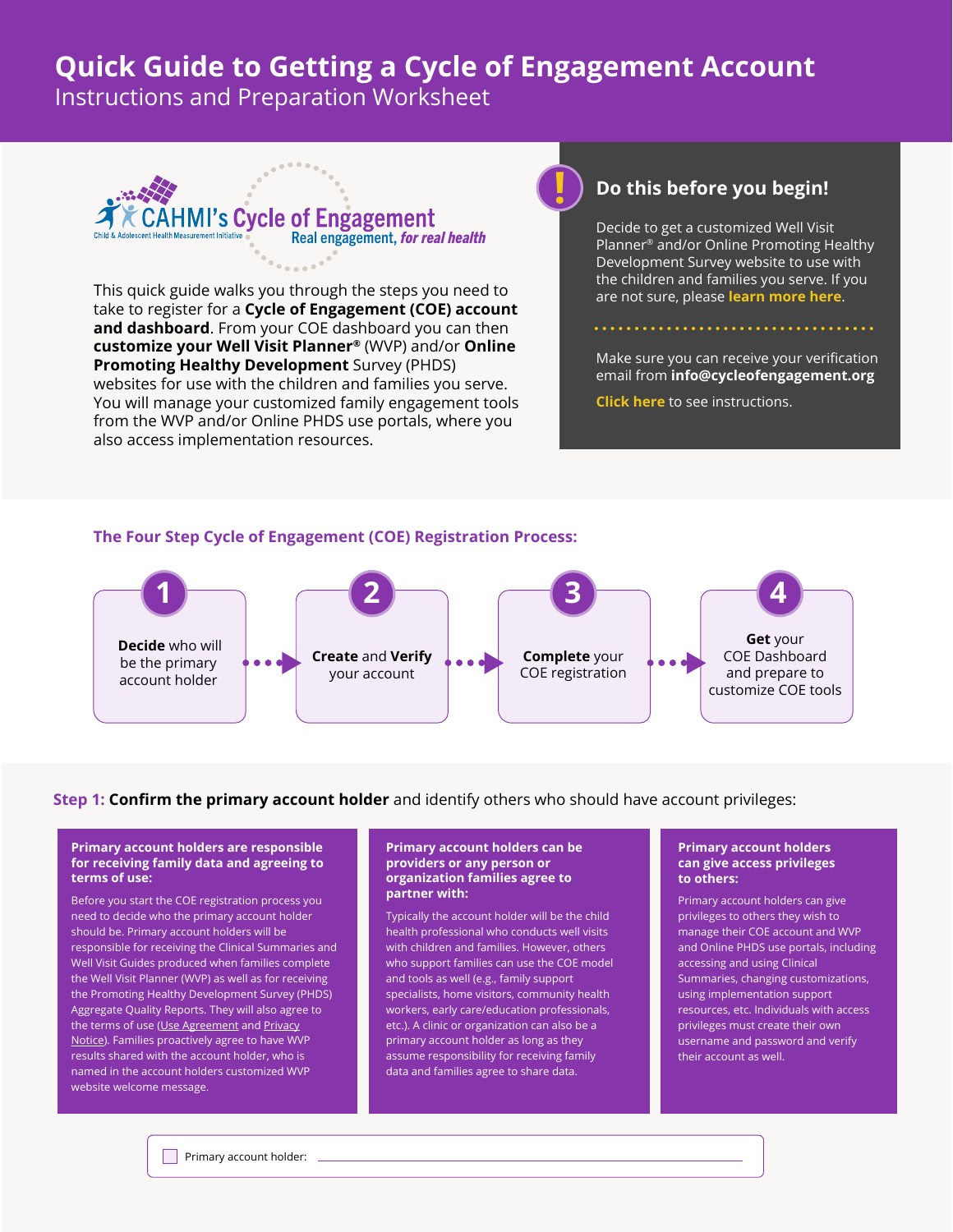#### **Step 2: Create and Verify Your COE Account**



Tell us which COE tools you're planning to customize and use with the children and families you serve.

#### П **Well Visit Planner® (WVP)**

A brief family-completed, online pre-visit planning tool where families share strengths and goals, complete recommended developmental, psychosocial screeners; pick priorities and get a Well Visit Guide and resources. Providers receive a Clinical Summary.

#### **Online Promoting Healthy Development Survey (PHDS)**

A post-visit family-completed survey that yields a set of validated quality indicators aligned with Bright Futures' implementation standards and get a feedback report to partner in improving quality. Providers receive an aggregate data report after at least 25 families respond.

Let us know if you are interested in using the WVP and/or Online PHDS for any of the following purposes (this helps us tailor support for you):

- Engage families to personalize their well care while ensuring the provision of comprehensive, guideline-based care
- Meet child and family screening requirements
- Improve on performance standards
- Renew Maintenance of Certification (MOC, Part 4) credit (available soon)
- Other, please specify:

**Select from the following options** to let us know how the account holder will be using the COE tools and who is completing the registration:

#### **Option 1:**

#### **One individual** provider or care team

Only children/families receiving care from one provider/care team will be asked to complete the WVP and/or Online PHDS using the personalized website links created under this COE account.

#### **I am registering this account:**

- $\Box$  For myself as the primary account holder
- As a staff/coordinator on behalf of a primary account holder
- Other, please specify:

#### **IMPORTANT NOTE:**

**The primary account holder** is the person responsible for receiving family data and for accepting the terms of use as outlined in the Use Agreement and Privacy Notice. **This person must verify the CAHMI COE verification email to complete registration.**

#### **Option 2:**

#### **More than one** provider or care team

Children/families receiving care from more than one provider/care team will be asked to complete the WVP and/or PHDS using the same personalized website links created under this COE account.

#### **I am registering this account:**

- As the designated provider for our group of providers/care teams
- As the person who will administer and manage this account across multiple providers

#### **IMPORTANT NOTE:**

**The designated provider** serving as the primary account holder must be legally qualified to accept the terms of use as outlined in the Use Agreement and Privacy Notice on behalf of all providers/care teams that will share the single COE account. **The designated provider will verify the account registration on behalf of all providers/care teams and will have access to the COE Dashboard, the WVP and PHDS User/Data Portals and all other resources.**

Information you will need:

Primary account holder **first and last name**:

**Email address**:

 $\Box$ 

**A personal password** with at least 8 characters including one number, one special character, one uppercase and one lowercase character.

**We DO NOT recommend including your account password in this worksheet to protect your account security.** Please save your password in a secure place.